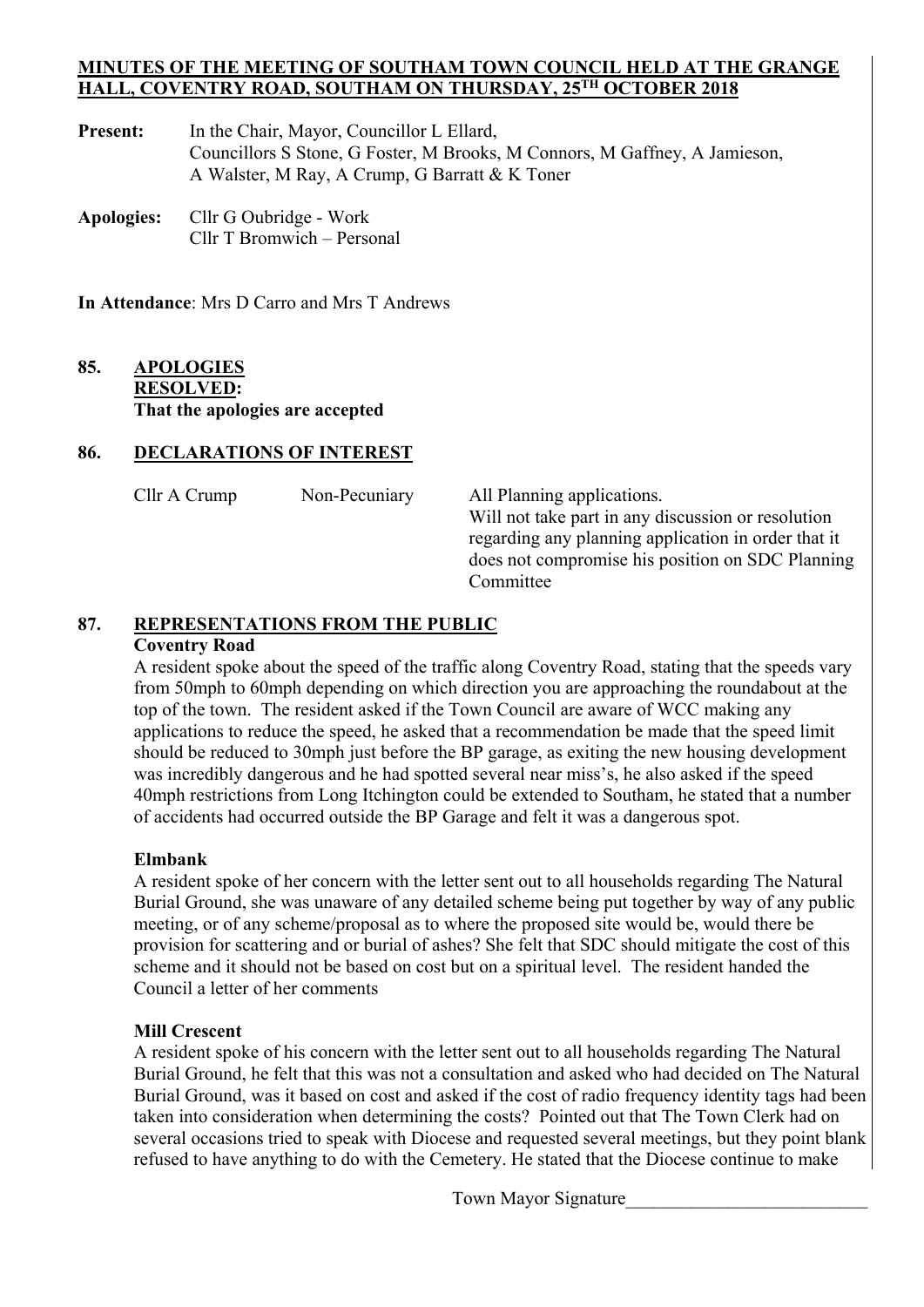over 2million pounds profit annually and have done for the past few years, he said that the Diocese won't consider selling land to the Council as they need to maximise their profits

# **Church**

A Vicar from a neighbouring Parish stated that at local level they were fully supportive of the Town, he commented that Diocese had overall jurisdiction regarding what happens to their land, and that local Church has no say. Local Church are standing with the Town and pointed out to the Diocese that there is an understanding that pastorally there is a need for the Town, he confirmed that the Diocese were talking to themselves.

# **Orchard Way**

A resident spoke of his concern with the letter sent out to all households regarding The Natural Burial Ground, he had no understanding of how this letter was a consultation as no one had been consulted, he stated that residents should have a choice and this had not been given, that people should have the right to represent themselves, he asked could we re-think the whole process as the process had not been dealt with democratically.

# **Coventry Road**

A resident asked the question what would happen if only 10 people took the trouble to send in their votes, would this be the decision? because the way it is at the minute no-one will fill in that form, he asked if the Town Council could withdraw the form and for it to be null and void?

# **88. MINUTES OF THE PREVIOUS MEETING**

# **RESOLVED:**

**That the minutes of the meeting held on Thursday 27th September 2018, having previously been circulated, be confirmed and signed by the Mayor, subject to the following amendment:** 

**That minute 63 Should read that Cllr T Bromwich gave his apologies and wasn't absent**.

# **89. POLICE**

Not in attendance

 Cllr Foster informed the Town Council that he had spoken to the local PSCO's regarding the parking, particularly the Sixth formers outside Southam College, although they would find it difficult to find time to go and speak to the school, they had tweeted Cllr Foster to say they had in fact been to the school and asked that the students be more considerate when parking in the vicinity around the College

# **90. ACCOUNTS FOR PAYMENT**

 i)Invoices were available at the meeting for inspection **RESOLVED:** 

**That the payment of accounts dated October 2018, totalling £15,426.68 (details attached) be authorised.** 

# **Cllr Crump left the meeting**

# **91. APPLICATIONS FOR PLANNING PERMISSION**

- **91.1** i) Council considered the applications for planning permission detailed on the schedule dated October 2018 upon which the Town Council had been consulted by Stratford District Council. (details attached)
- **91.2** ii) Planning Application decisions dated October 2018 **Noted**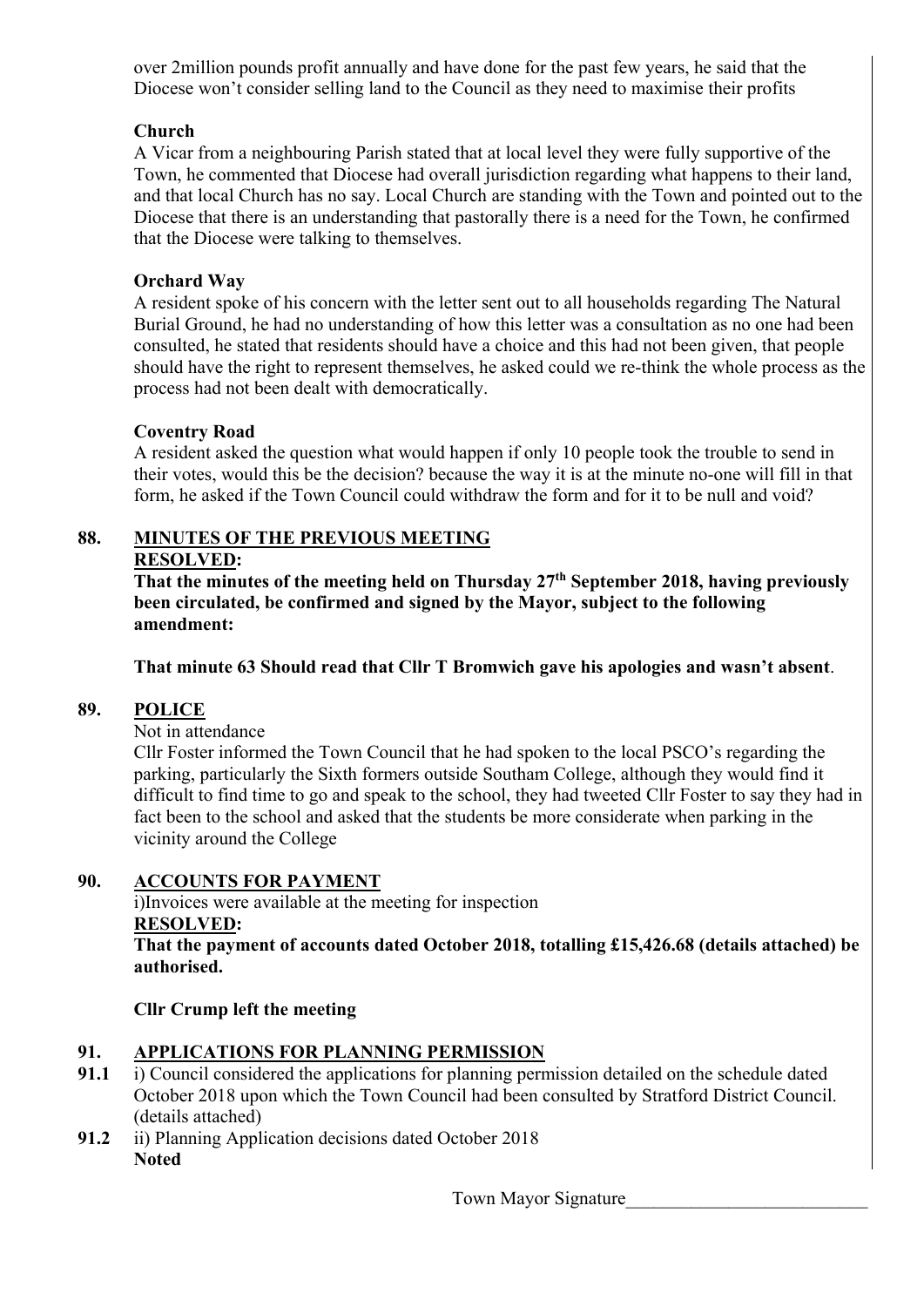# **Cllr Crump returned to the meeting**

# **92. TOWN CLERK'S REPORT**

# **93. PUBLIC REPRESENTATION**

# **Speeding**

i)The Town Council will report it to the Road Safety unit at WCC and ask if an assessment can be done of all Southam roads. The Neighborhood plan is looking at reducing the speed limit along the Southam Bypass. The speed limit on the Napton Road, coming into Southam is about to be reduced from 60mph down to 50mph.

#### **Natural Burial Ground**

ii)Residents were advised that all comments will be considered by the Burial Ground Working Party

#### **94. COUNCIL MEETING DATES ENV DATES Noted**

- i) A Reminder that it is Remembrance Day on the  $11<sup>th</sup>$  November and all will be asked to attend the parade.
- ii) It was also noted that the date for Mayor Making may have to change due to the Elections May 2019

#### **95. CORRESPONDENCE**

i)Southam Heritage Collection – Grant thank you. **Noted**  ii)Harbury e-Wheels – Grant thank you **Noted** 

# **96. REPORTS FROM WORKING PARTIES**

 **96.1 Item 1 – Draft Statement of Community Involvement SDC** 

 Member considered the document  **RESOLVED: No representations** 

 **Item 2 – Draft Local Industrial and Economic Development Strategy for Stratford on Avon District 2018 - 2023** 

 Members considered the consultation  **RESOLVED:** 

 **To respond to the consultation advising that the Town Council would like to see improved infrastructure to support Rural Transport Links and more support for Small and Medium Enterprises** 

 **Item 3 – Southam Children's and Family Centre report – Cllr M Brooks Noted** 

 **Item 4 – The Grange Hall RESOLVED: i)Cllr Brooks, Cllr Walster, Cllr Foster, Cllr Ellard and the Town Clerk will form a Working Party regarding the long-term plan and future of The Grange Hall ii)That the HS2 Grant Application is withdrawn**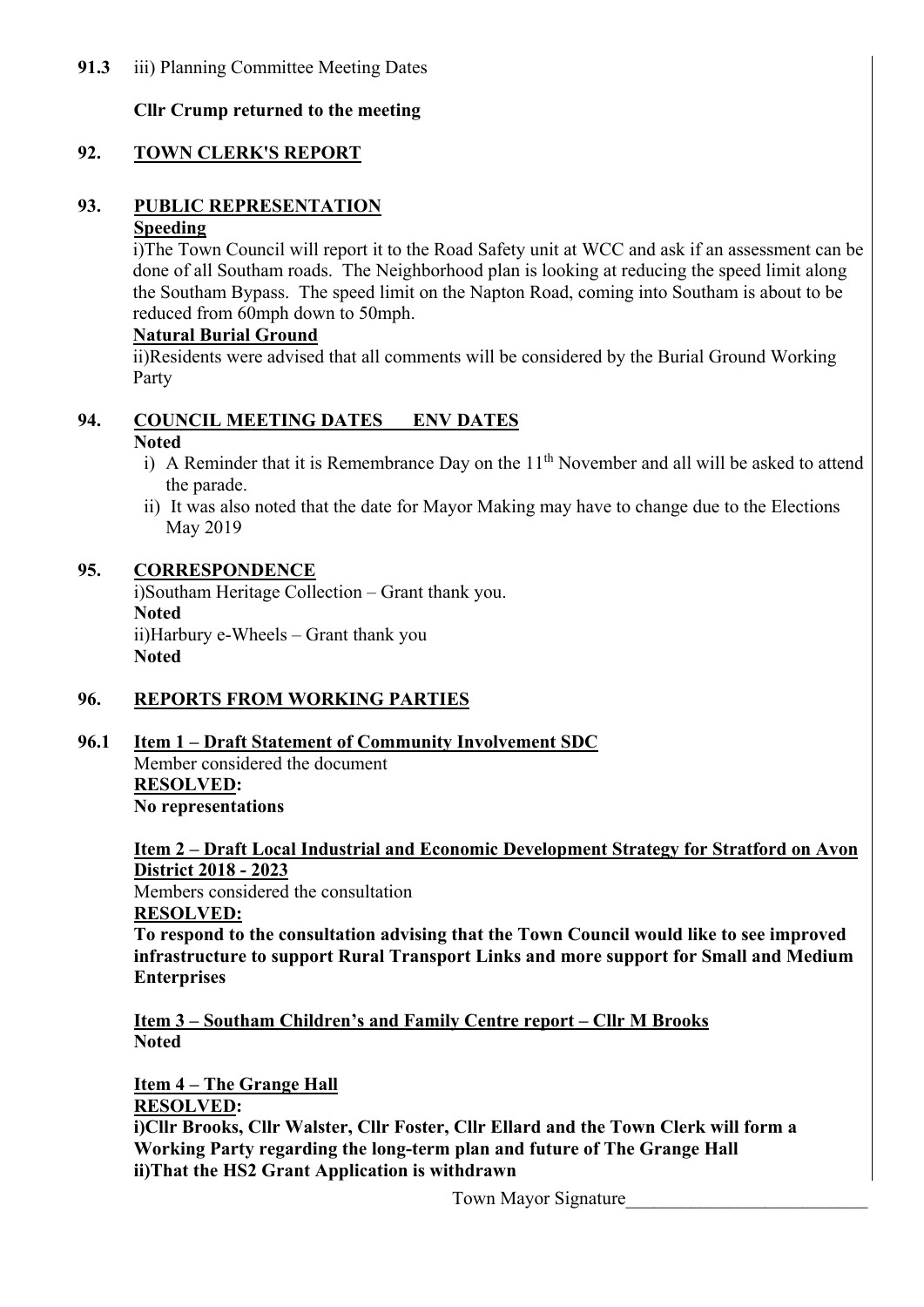#### **Item 5 – Planning Applications**

There were no planning applications to consider

#### **Item 6 – HS2 and Low Frequency Noise presentation – Cllr G Foster**

Members considered the presentation

#### **RESOLVED:**

 **That the Town Council makes the presentation at Stratford District Council's full Council Meeting** 

## **Item 8 – Affordable Housing**

# **RESOLVED**:

 **That Cllr Ellard, Cllr Foster, Cllr Brooks and the Town Clerk will meet with Martin Cowan – Home Choice Plus Manager in order to establish the following:** 

 **Home Choice Plus procedure What Affordable Housing is currently available in Southam How properties are allocated Improvements to the marketing information of the Home Choice Plus properties Marketing campaign to ensure people are applying Housing Roadshow** 

# **96.2 WW1 – 100 YEARS ANNIVERSARY WORKING PARTY**

#### **RESOLVED:**

**i)That Southam Town Council works in partnership with a number of organisations in**  Southam to take part in the national beacon lighting event at 1900 hrs. on 11<sup>th</sup> November **2018** 

**ii)That a letter of thanks be sent on behalf of the Mayor to those organisations who will have donated time and materials to making this event possible.** 

# **96.3 NEIGHBOURHOOD PLAN WORKING PARTY**

Cllr Foster advised that the Neighborhood working party held a consultation at Tithe Lodge 29<sup>th</sup> September, the working party are processing several comments raised, the actions will be published on the website in due course.

# **96.4 DEMENTIA FRIENDLY SOUTHAM**

Cllr Foster spoke regarding Dementia Friendly Southam. 3 meetings have been held to discuss how best to coordinate efforts to make Southam more Dementia friendly working with the Alzheimer's Society, the actions planned at the moment are to work with business to become more dementia friendly, it is proposed that all business in the town be invited to attend a dementia friends' session toward the end of November

#### **96.5 AFFORDABLE HOUSING**

Cllr Brooks updated the Council on the meeting that took place with Martin Cowan – Home Choice Plus Manager

# **97. QUESTIONS FOR COUNTY AND DISTRICT COUNCILLORS**

 Cllr T Bromwich Members consider the report **RESOLVED: To write to Cllr T Jefferson seeking confirmation on what Cllr Bromwich state in his report**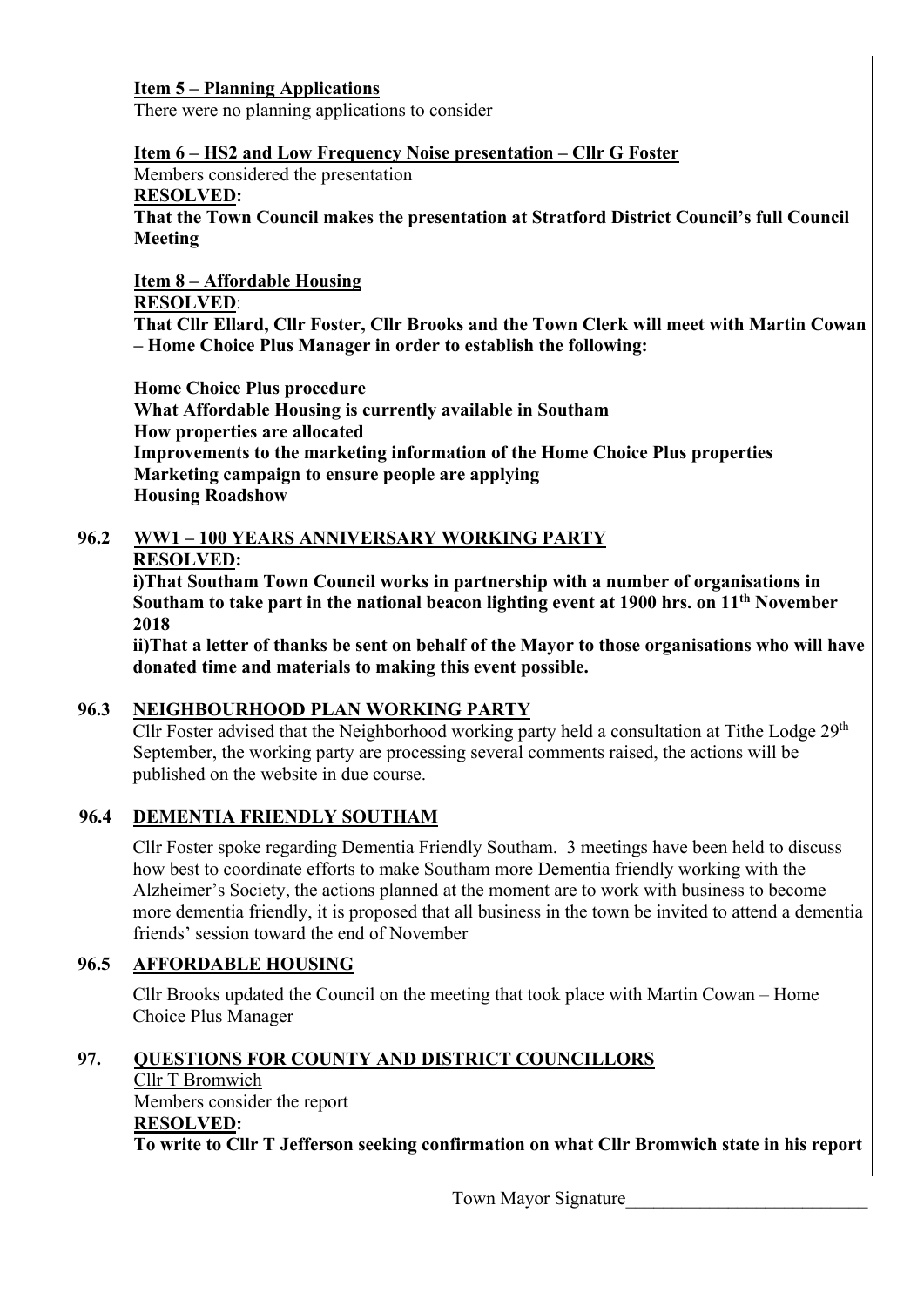Cllr A Crump advised the following:

Raised the question of Tithe Lodge is the charge for rent or service charge

 SDC have offered a Sapling, as part of the Queens wealth canopy, would the Town Council like it? It was suggested that Tithe Lodge would be an appropriate place to plant the tree.

 A meeting is scheduled next week regarding the enforcement at Manders Croft, there is still an issue with reserved site.

 A Parish Campion meeting raised several questions regarding schools' traffic and parking, buses driving badly, it was felt that no or little communication was had with County, District and Local Councils when additional houses have been built around schools. The county is carrying out their own survey regarding speeding, traffic volume and congestion to gather the relevant evidence.

Another point raised was Social Enterprises, particularly Dementia friendly projects and there could be money available.

A resident raised concerns again about the parking around schools and she has informed that white lines will be painted along her drive, if that didn't work, she would be going to see the Schools head.

 A new fire chief in the new year, still working with the West Midlands on fire control and the training centre.

County Council budget is in a reasonable state and much better than many other Counties.

Trading standards have been doing some good work regarding rogue traders, cars and the someone producing Fake ID's raising serious implications regarding safeguarding the person involved received a 3-year custodial sentence.

Electric blanket testing is still ongoing, and blankets can be collected from those who find it difficult to take their blankets themselves.

Changes to Senior Officers at County Council will be announced shortly.

Community grants of over 6k has been oversubscribed but will still be able to give money to 7 local organisations, for all different ages and activities.

Cllr Crump was included in Hate Crime report on Midlands Today encouraging anyone who knew of anyone involved to report crimes

# **98. EXCLUSION OF THE PUBLIC FROM THE MEETING**

It was moved and

**RESOLVED: that pursuant to Section 1(2) of the Public Bodies (Admission to Meetings) Act 1960 the public be excluded from the meeting because publicity would be prejudicial to the public interest by reason of the confidential nature of the business to be transacted** 

#### **99. STAFF SALARIES AND PAYMENT FOR SERVICES RESOLVED:**

 **To authorise the payment of staff salaries dated October 2018** 

 **Meeting closed 8.40 pm**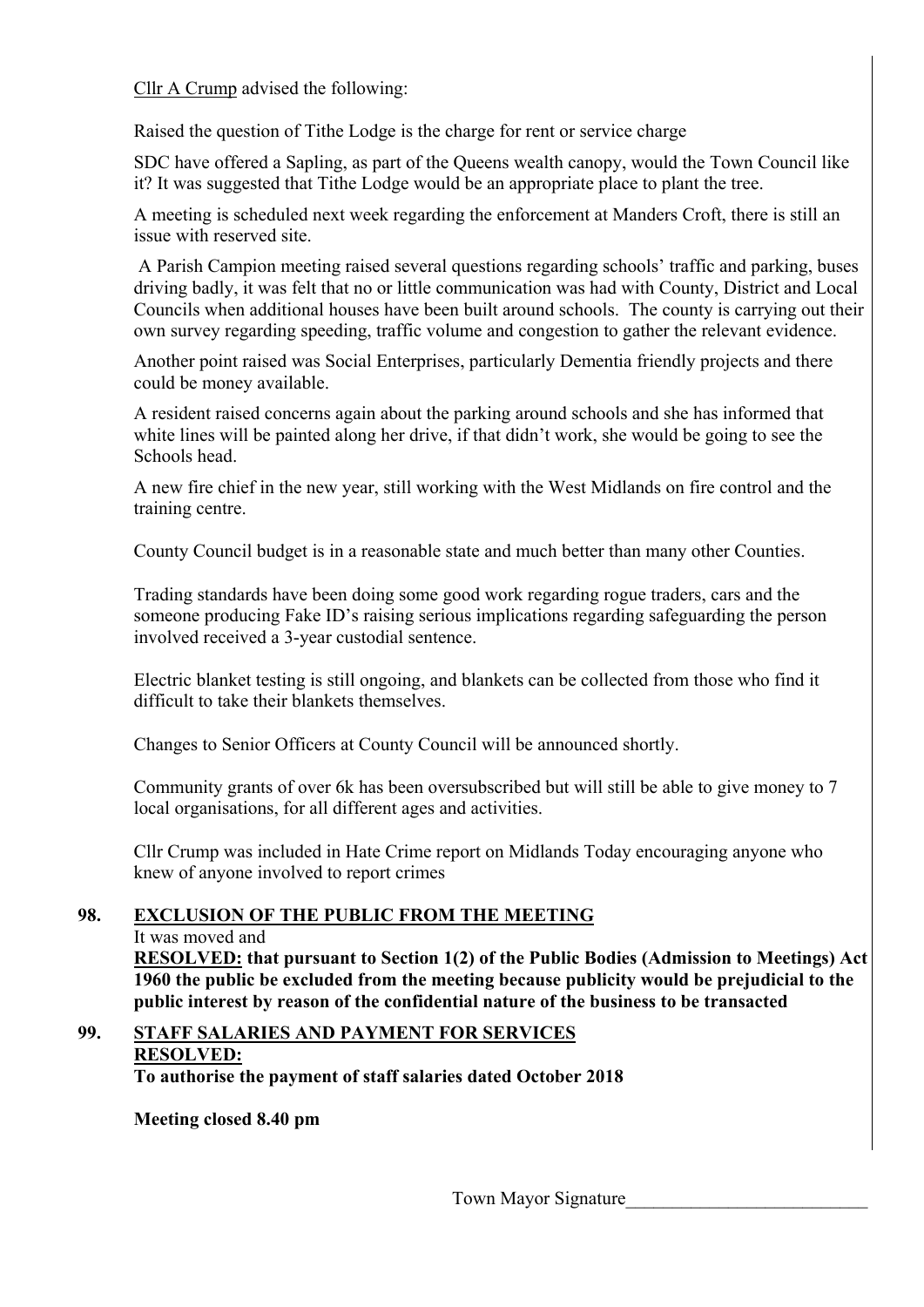|                          |            |                                      | <b>Southam Town Council</b>                     |   |                   |   |                          |   |                               |  |
|--------------------------|------------|--------------------------------------|-------------------------------------------------|---|-------------------|---|--------------------------|---|-------------------------------|--|
| October 2018             |            |                                      |                                                 |   |                   |   |                          |   |                               |  |
| <b>Item</b><br><b>No</b> | et<br>Line | Payee                                | <b>Details</b>                                  |   | <b>Net Amount</b> |   | VAT (to be<br>reclaimed) |   | Gross/Cheque<br><b>Amount</b> |  |
| 1                        | 6          | Inside IT                            | Broadband and<br>Office 365                     | £ | 263.52            | £ | 43.92                    | £ | 263.52                        |  |
| $\overline{2}$           | 47         | L Commander                          | Sept Mileage Refund                             | £ | 83.70             |   |                          | £ | 83.70                         |  |
| 3                        | 47         | M Newsham                            | Sept Mileage Refund                             | £ | 16.50             |   |                          | £ | 16.50                         |  |
| 4                        | 47         | <b>B</b> Meacham                     | Sept Mileage Refund                             | £ | 45.95             |   |                          | £ | 45.95                         |  |
| 5                        | 47         | J Wood                               | Sept Mileage Refund                             | £ | 21.14             |   |                          | £ | 21.14                         |  |
| 6                        | 47         | J Branston                           | Sept Mileage Refund                             | £ | 82.80             |   |                          | £ | 82.80                         |  |
| 7                        | 47         | <b>WM Taylor</b>                     | Sept Mileage Refund                             | £ | 55.80             |   |                          | £ | 55.80                         |  |
| 8                        | 47         | A Harris                             | Sept Mileage Refund                             | £ | 77.10             |   |                          | £ | 77.10                         |  |
| 9                        | 47         | M. Houston                           | Sept Mileage Refund                             | £ | 58.05             |   |                          | £ | 58.05                         |  |
| 10                       | 47         | D. Reading                           | Sept Mileage Refund                             | £ | 21.60             |   |                          | £ | 21.60                         |  |
| 11                       | 47         | P Owen                               | Sept Mileage Refund                             | £ | 44.05             |   |                          | £ | 44.05                         |  |
| 12                       | 29         | C Sheasby Arborist &<br>Landscape    | Thinning & Clearing<br>works                    | £ | 816.00            | £ | 136.00                   | £ | 816.00                        |  |
| 13                       | 46         | Limebridge Rural Services (11 of 16) | Grasscutting 10 &                               | £ | 2,193.40          | £ | 365.56                   | £ | 2,193.40                      |  |
| 14                       | 37         | Jason Goode                          | Bus stop cleaning                               | £ | 45.00             |   |                          | £ | 45.00                         |  |
| 15                       | 44         | <b>EON</b>                           | Electricity                                     | £ | 2,437.28          | £ | 406.21                   | £ | 2,437.28                      |  |
| 16                       | 48         | John Turner Festival                 | Grant application                               | £ | 150.00            |   |                          | £ | 150.00                        |  |
| 17                       | 48         | Harbury E Wheels                     | Grant application                               | £ | 1,000.00          |   |                          | £ | 1,000.00                      |  |
| 18                       | 48         | <b>Grange Hall</b>                   | Grant application                               | £ | 1,000.00          |   |                          | £ | 1,000.00                      |  |
| 19                       | 48         | Southam Heritage                     | Grant application                               | £ | 2,550.00          |   |                          | £ | 2,550.00                      |  |
| 20                       | 48         | Royal British Legion                 | Poppy Wreath                                    | £ | 18.50             |   |                          | £ | 18.50                         |  |
| 21                       | 48         | <b>Southam United Bowls</b><br>Club  | Grant application                               | £ | 2,870.00          |   |                          | £ | 2,870.00                      |  |
| 22                       | 17         | K Mullen                             | <b>Car Allowances</b>                           | £ | 96.30             | £ | 35.97                    | £ | 96.30                         |  |
| 23                       | 5          | Elior                                | Tea/Coffee.<br>Neighbourhood Plan<br>29/09/2018 | £ | 108.00            | £ | 18.00                    | £ | 108.00                        |  |
| 24                       | 18         | <b>Express Advertiser</b>            |                                                 | £ | 578.40            | £ | 96.40                    | £ | 578.40                        |  |
| 25                       | 33         | <b>CJ Events Warwickshire</b>        | Road Closure MOP                                | £ | 144.00            |   |                          | £ | 144.00                        |  |
| 26                       | 8          | <b>HCI Data</b>                      | Domain Name<br>Renewal                          | £ | 84.00             | £ | 14.00                    | £ | 84.00                         |  |
| 27                       | 33         | Town Mayors Fund                     | Second Installament                             | £ | 1,135.00          |   |                          | £ | 1,135.00                      |  |
|                          |            |                                      |                                                 |   |                   |   |                          |   |                               |  |
|                          |            |                                      |                                                 | £ | $15,426.68$ $E$   |   | 1,072.14   £             |   | 15,426.68                     |  |

Town Mayor Signature\_\_\_\_\_\_\_\_\_\_\_\_\_\_\_\_\_\_\_\_\_\_\_\_\_\_